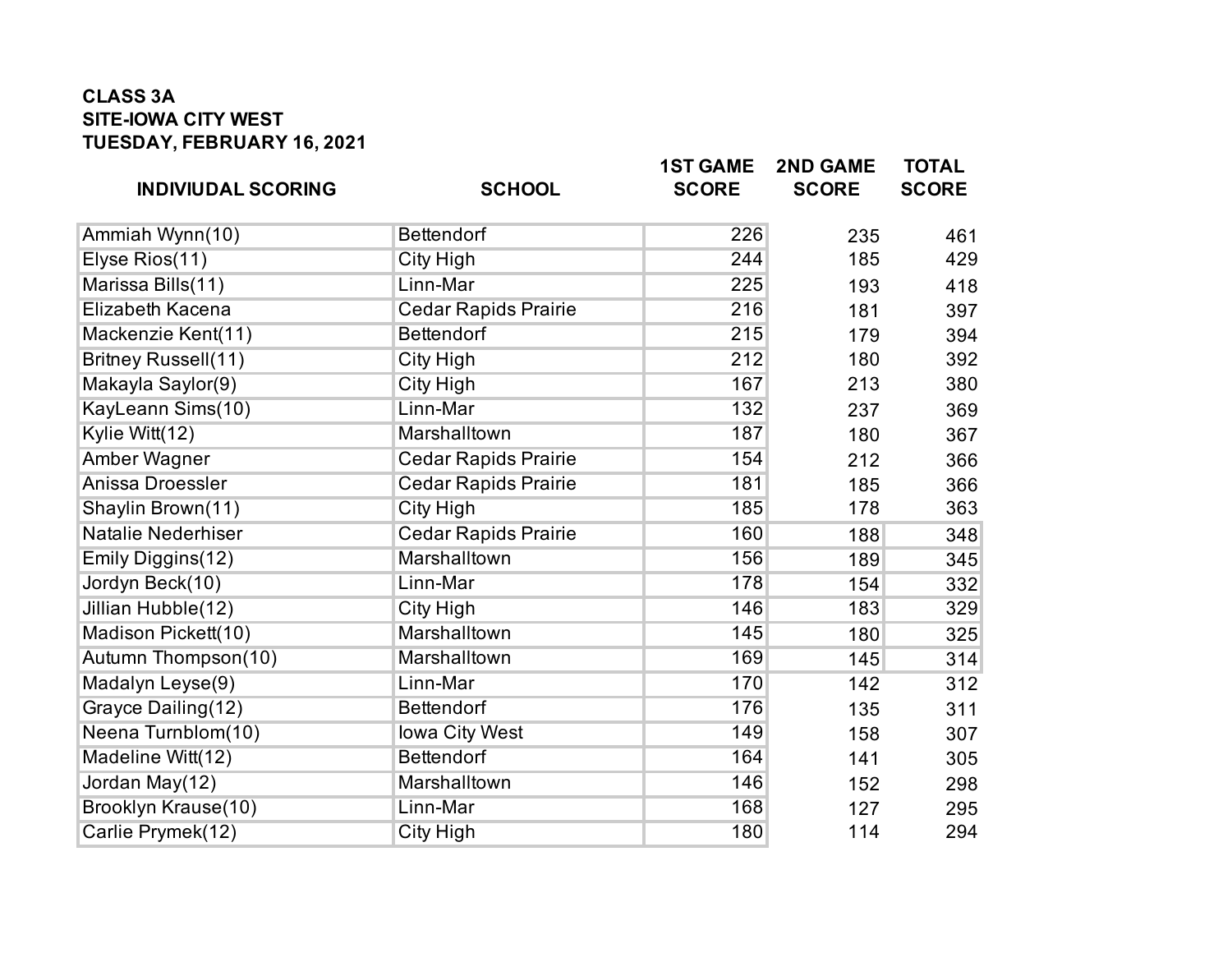| Kayla Schindler(10)   | <b>Iowa City West</b>       | 142 | 150 | 292 |
|-----------------------|-----------------------------|-----|-----|-----|
| Araya Funk            | <b>Cedar Rapids Prairie</b> | 175 | 116 | 291 |
| Ella Viers(9)         | Linn-Mar                    | 154 | 136 | 290 |
| Jordynn Brackett(12)  | lowa City West              | 153 | 136 | 289 |
| Sydney Dannen(11)     | Marshalltown                | 147 | 140 | 287 |
| Kaylen Brackett(11)   | lowa City West              | 153 | 129 | 282 |
| Jadyn Collins         | <b>Cedar Rapids Prairie</b> | 126 | 148 | 274 |
| Jade Ritchey(11)      | lowa City West              | 135 | 137 | 272 |
| Whitney Noeller(9)    | lowa City West              | 145 | 126 | 271 |
| Anastasia Drexler(11) | <b>Bettendorf</b>           | 145 | 125 | 270 |
| Addie Ritchie(11)     | <b>Bettendorf</b>           | 142 | 115 | 257 |

## **CLASS 3A SITE-IOWA CITY WEST FEBRUARY 16, 2021**

| <b>TEAM SCORING</b>         | <b>INDIVIDUAL</b><br><b>GAME</b><br><b>TOTAL</b> | <b>BAKER1</b><br><b>SCORE</b> | <b>BAKER 2 BAKER 3</b><br><b>SCORE</b> | <b>SCORE</b> |
|-----------------------------|--------------------------------------------------|-------------------------------|----------------------------------------|--------------|
| <b>Bettendorf</b>           | 1741                                             | 197                           | 148                                    | 162          |
| <b>Cedar Rapids Prairie</b> | 1768                                             | 149                           | 146                                    | 163          |
| <b>City High</b>            | 1893                                             | 174                           | 125                                    | 161          |
| <b>lowa City West</b>       | 1442                                             | 175                           | 166                                    | 147          |
| Linn-Mar                    | 1726                                             | 154                           | 154                                    | 203          |
| <b>Marshalltown</b>         | 1649                                             | 180                           | 182                                    | 147          |
| Team                        | #REF!                                            | 0                             | 0                                      | 0            |
| Team                        | #REF!                                            | 0                             | 0                                      | 0            |
| Team                        | #REF!                                            | 0                             |                                        | 0            |
| Team                        | #REF!                                            |                               |                                        | 0            |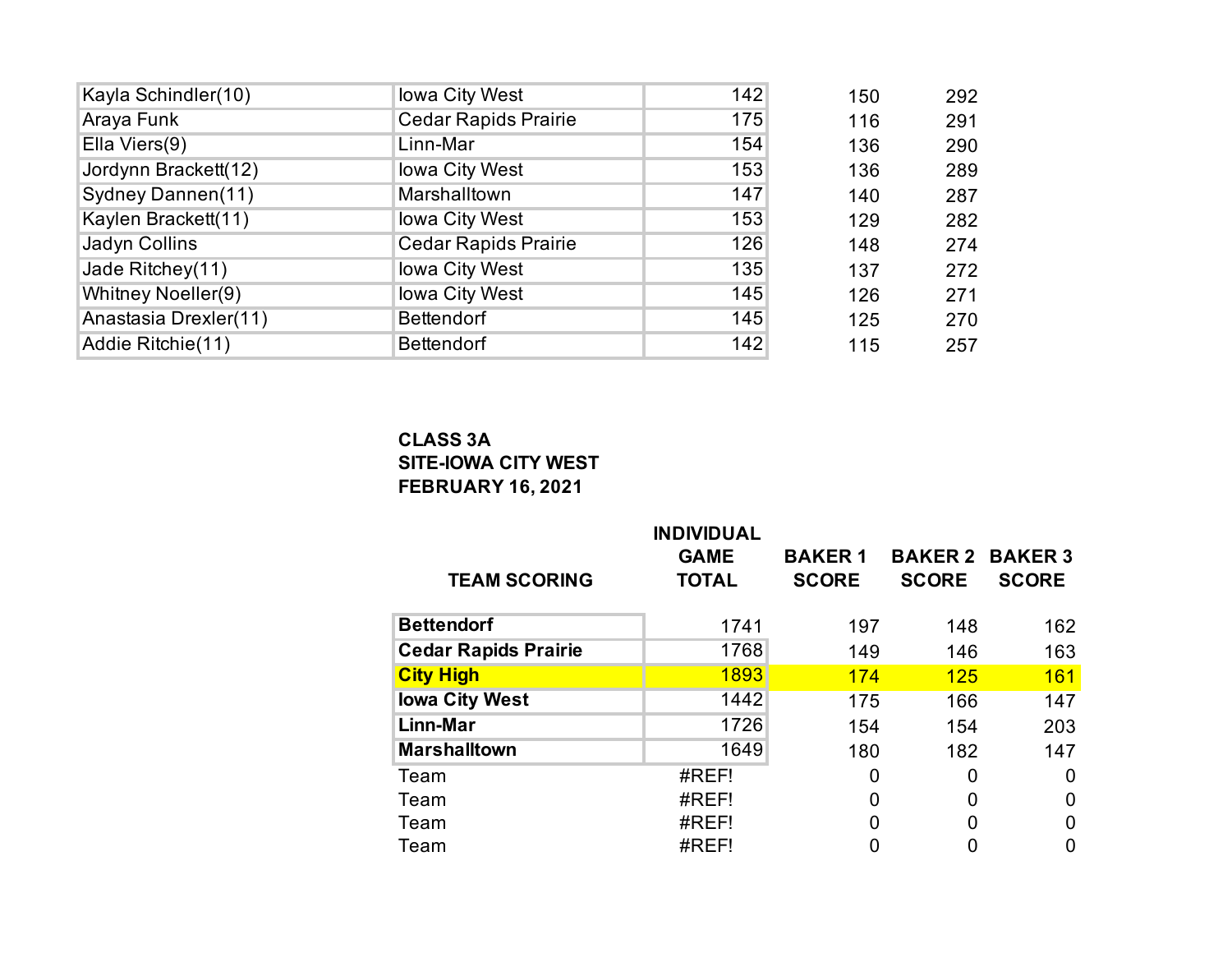| <b>BETTENDORF</b>           |     |     |      |      |
|-----------------------------|-----|-----|------|------|
| Ammiah Wynn(10)             | 226 | 235 | 461  |      |
| Elyse Rios(11)              | 244 | 185 | 429  |      |
| Marissa Bills(11)           | 225 | 193 | 418  |      |
| Elizabeth Kacena            | 216 | 181 | 397  |      |
| Mackenzie Kent(11)          | 215 | 179 | 394  |      |
| Britney Russell(11)         | 212 | 180 | 392  |      |
| <b>TOTAL</b>                |     |     | 2099 | 2030 |
| <b>CEDAR RAPIDS PRAIRIE</b> |     |     |      |      |
| Makayla Saylor(9)           | 167 | 213 | 380  |      |
| KayLeann Sims(10)           | 132 | 237 | 369  |      |
| Kylie Witt(12)              | 187 | 180 | 367  |      |
| Amber Wagner                | 154 | 212 | 366  |      |
| Anissa Droessler            | 181 | 185 | 366  |      |
| Shaylin Brown(11)           | 185 | 178 | 363  |      |
| <b>TOTAL</b>                |     |     | 1848 | 1845 |
| <b>CITY HIGH</b>            |     |     |      |      |
| <b>Natalie Nederhiser</b>   | 160 | 188 | 348  |      |
| Emily Diggins(12)           | 156 | 189 | 345  |      |
| Jordyn Beck(10)             | 178 | 154 | 332  |      |
| Jillian Hubble(12)          | 146 | 183 | 329  |      |
| Madison Pickett(10)         | 145 | 180 | 325  |      |
| Autumn Thompson(10)         | 169 | 145 | 314  |      |
| <b>TOTAL</b>                |     |     | 1679 | 1648 |
| <b>IOWA CITY WEST</b>       |     |     |      |      |
| Madalyn Leyse(9)            | 170 | 142 | 312  |      |
| Grayce Dailing(12)          | 176 | 135 | 311  |      |
| Neena Turnblom(10)          | 149 | 158 | 307  |      |
| Madeline Witt(12)           | 164 | 141 | 305  |      |
| Jordan May(12)              | 146 | 152 | 298  |      |
|                             |     |     |      |      |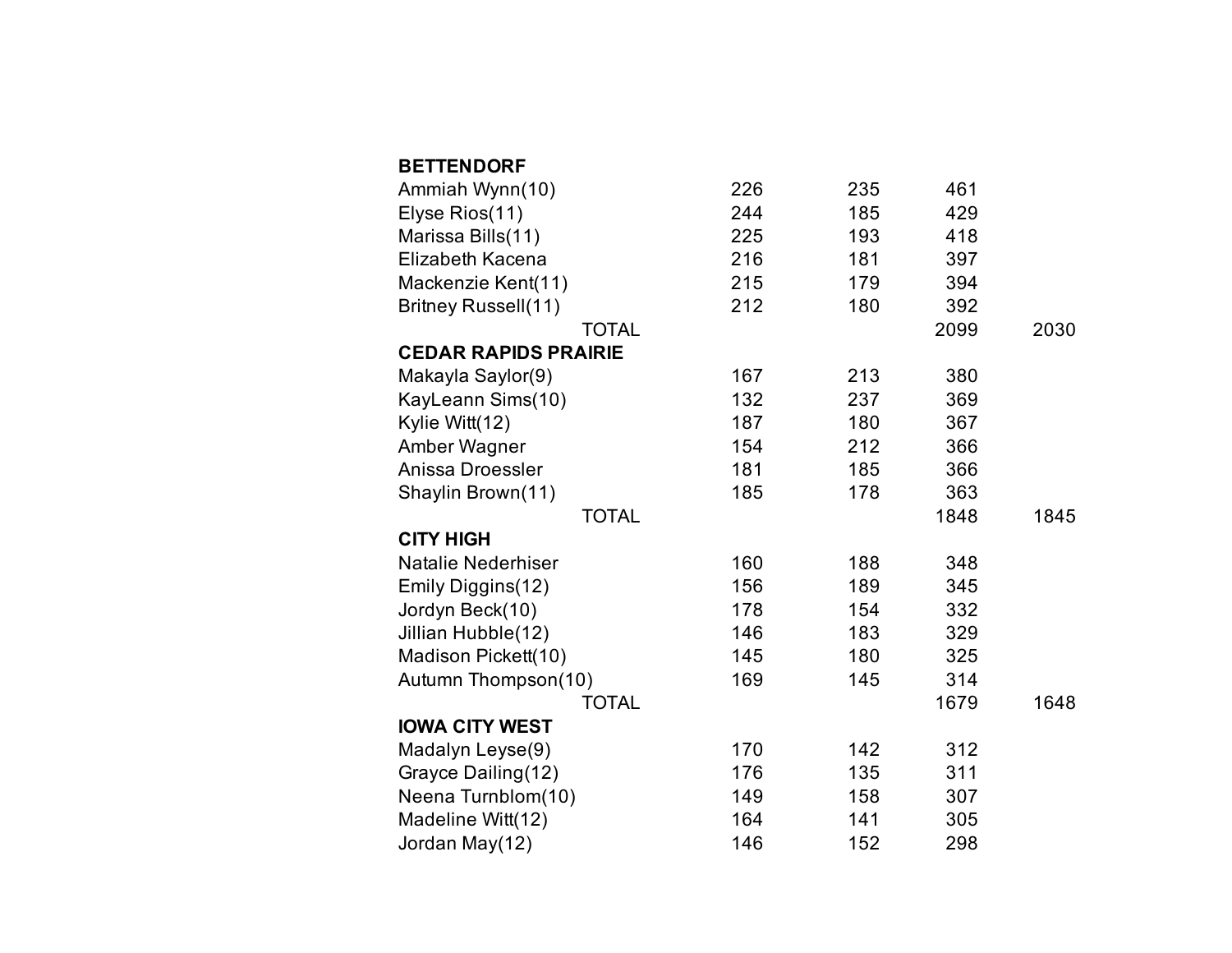| Brooklyn Krause(10)   | 168 | 127 | 295  |      |
|-----------------------|-----|-----|------|------|
| <b>TOTAL</b>          |     |     | 1533 | 1533 |
| <b>LINN-MAR</b>       |     |     |      |      |
| Carlie Prymek(12)     | 180 | 114 | 294  |      |
| Kayla Schindler(10)   | 142 | 150 | 292  |      |
| Araya Funk            | 175 | 116 | 291  |      |
| Ella Viers(9)         | 154 | 136 | 290  |      |
| Jordynn Brackett(12)  | 153 | 136 | 289  |      |
| Sydney Dannen(11)     | 147 | 140 | 287  |      |
| <b>TOTAL</b>          |     |     | 1456 | 1451 |
| <b>MARSHALLTOWN</b>   |     |     |      |      |
| Kaylen Brackett(11)   | 153 | 129 | 282  |      |
| Jadyn Collins         | 126 | 148 | 274  |      |
| Jade Ritchey(11)      | 135 | 137 | 272  |      |
| Whitney Noeller(9)    | 145 | 126 | 271  |      |
| Anastasia Drexler(11) | 145 | 125 | 270  |      |
| Addie Ritchie(11)     | 142 | 115 | 257  |      |
| TOTAL                 |     |     | 1369 | 1369 |
| $T - - - -$           |     |     |      |      |

Team